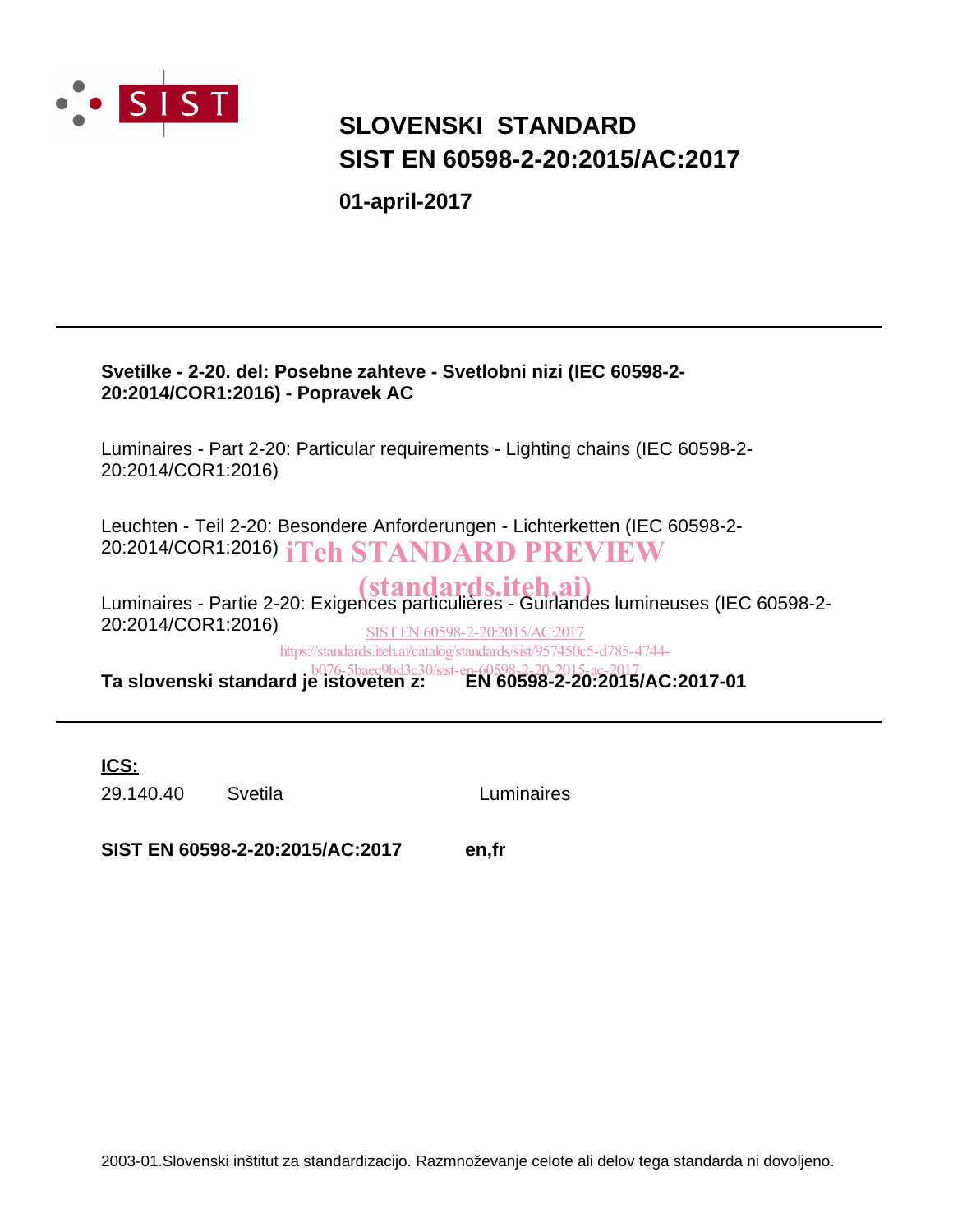**SIST EN 60598-2-20:2015/AC:2017**

## iTeh STANDARD PREVIEW (standards.iteh.ai)

SIST EN 60598-2-20:2015/AC:2017 https://standards.iteh.ai/catalog/standards/sist/957450c5-d785-4744 b076-5baec9bd3c30/sist-en-60598-2-20-2015-ac-2017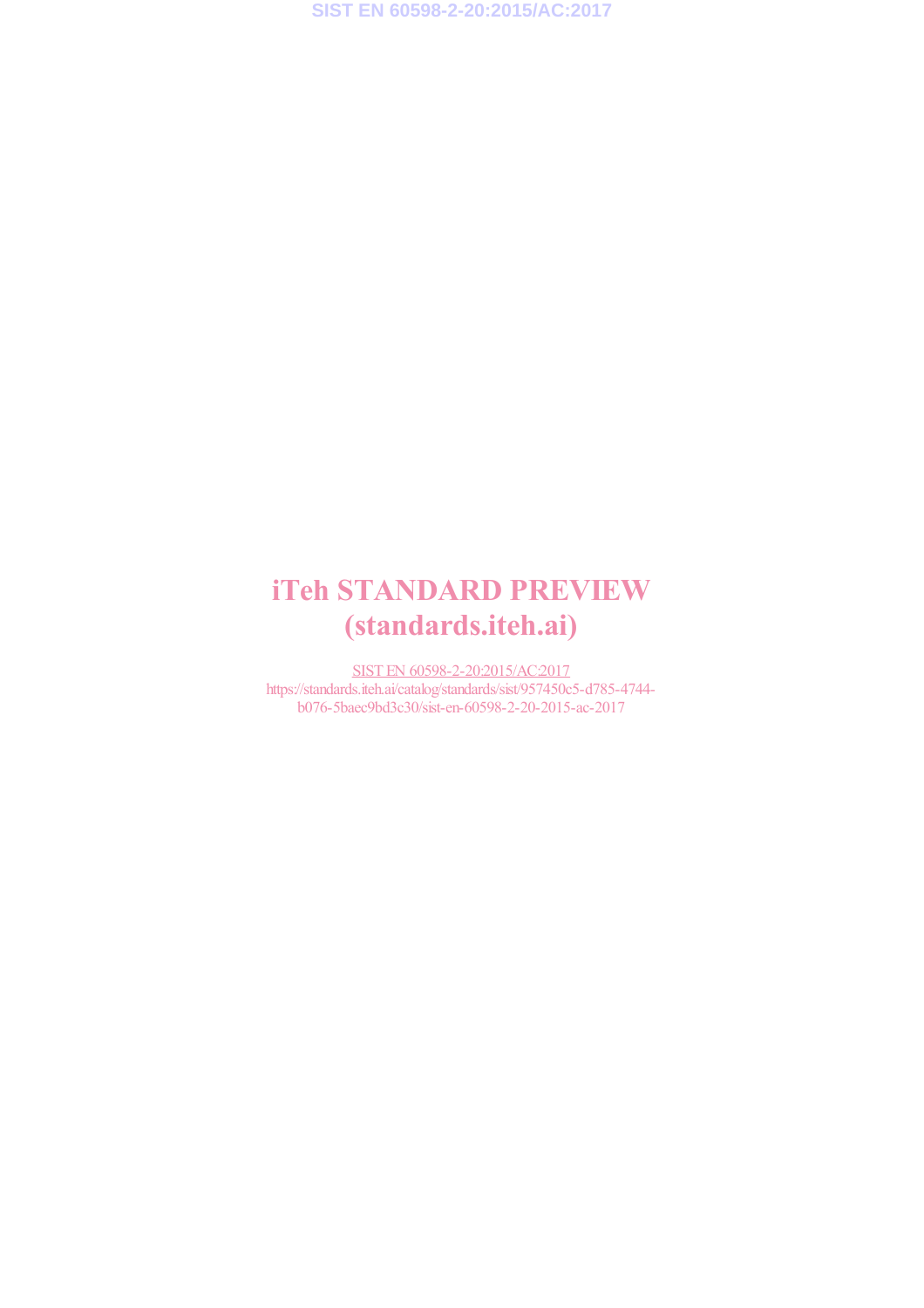# EUROPEAN STANDARD NORME EUROPÉENNE EUROPÄISCHE NORM

## **EN 60598-2-20:2015/AC:2017- 01**

January 2017

ICS 29.140.40

English Version

### Luminaires - Part 2-20: Particular requirements - Lighting chains (IEC 60598-2-20:2014/COR1:2016)

Luminaires - Partie 2-20: Exigences particulières - Guirlandes lumineuses (IEC 60598-2-20:2014/COR1:2016)

 Leuchten - Teil 2-20: Besondere Anforderungen - Lichterketten (IEC 60598-2-20:2014/COR1:2016)

This corrigendum becomes effective on 20 January 2017 for incorporation in the English language version of the EN.

## iTeh STANDARD PREVIEW (standards.iteh.ai)

SIST EN 60598-2-20:2015/AC:2017 https://standards.iteh.ai/catalog/standards/sist/957450c5-d785-4744 b076-5baec9bd3c30/sist-en-60598-2-20-2015-ac-2017



European Committee for Electrotechnical Standardization Comité Européen de Normalisation Electrotechnique Europäisches Komitee für Elektrotechnische Normung

**CEN-CENELEC Management Centre: Avenue Marnix 17, B-1000 Brussels** 

© 2017 CENELEC All rights of exploitation in any form and by any means reserved worldwide for CENELEC Members.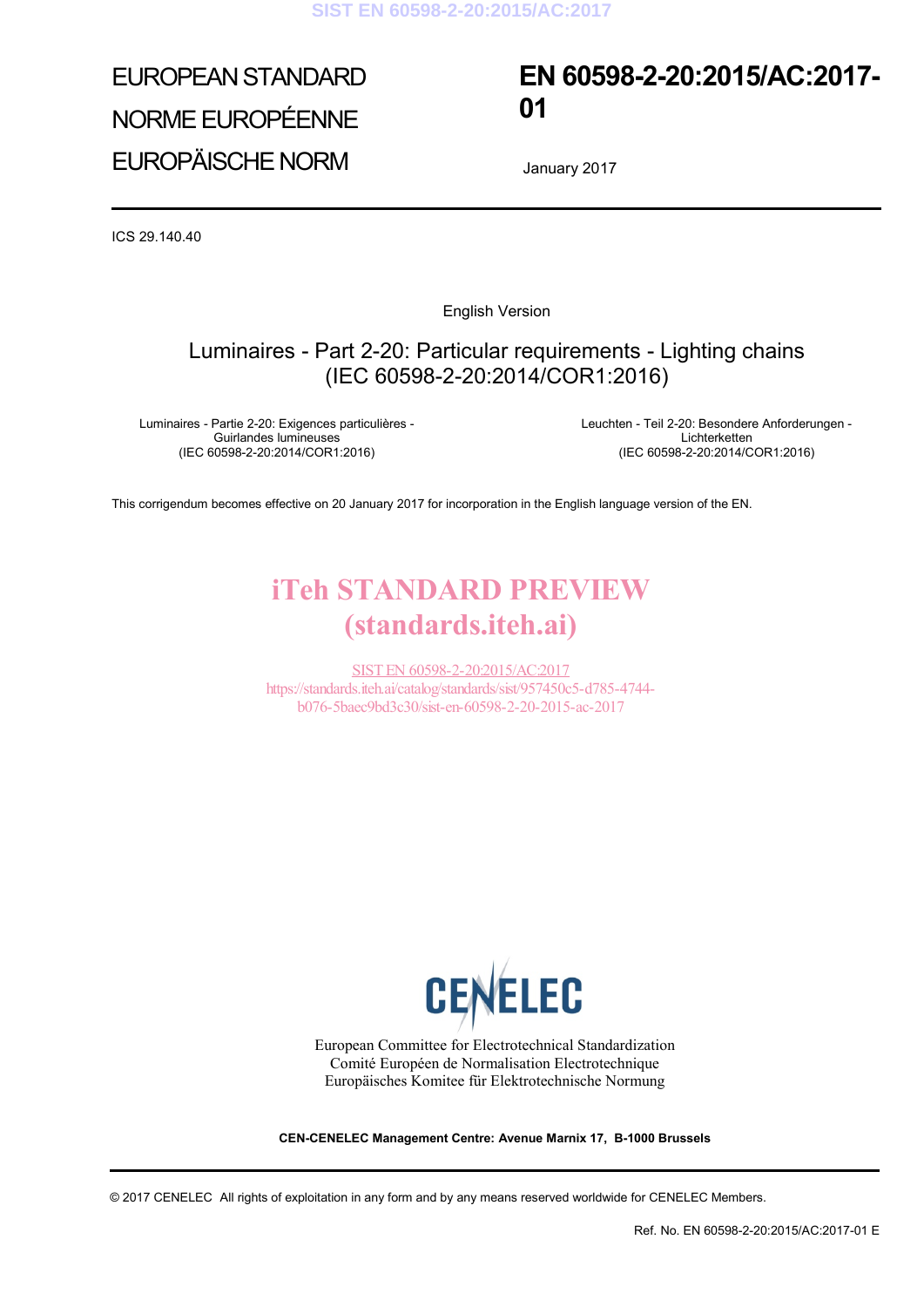#### **Endorsement notice**

The text of the corrigendum IEC 60598-2-20:2014/COR1:2016 was approved by CENELEC as EN 60598-2-20:2015/AC:2017-01 without any modification.

## iTeh STANDARD PREVIEW (standards.iteh.ai)

SIST EN 60598-2-20:2015/AC:2017 https://standards.iteh.ai/catalog/standards/sist/957450c5-d785-4744 b076-5baec9bd3c30/sist-en-60598-2-20-2015-ac-2017